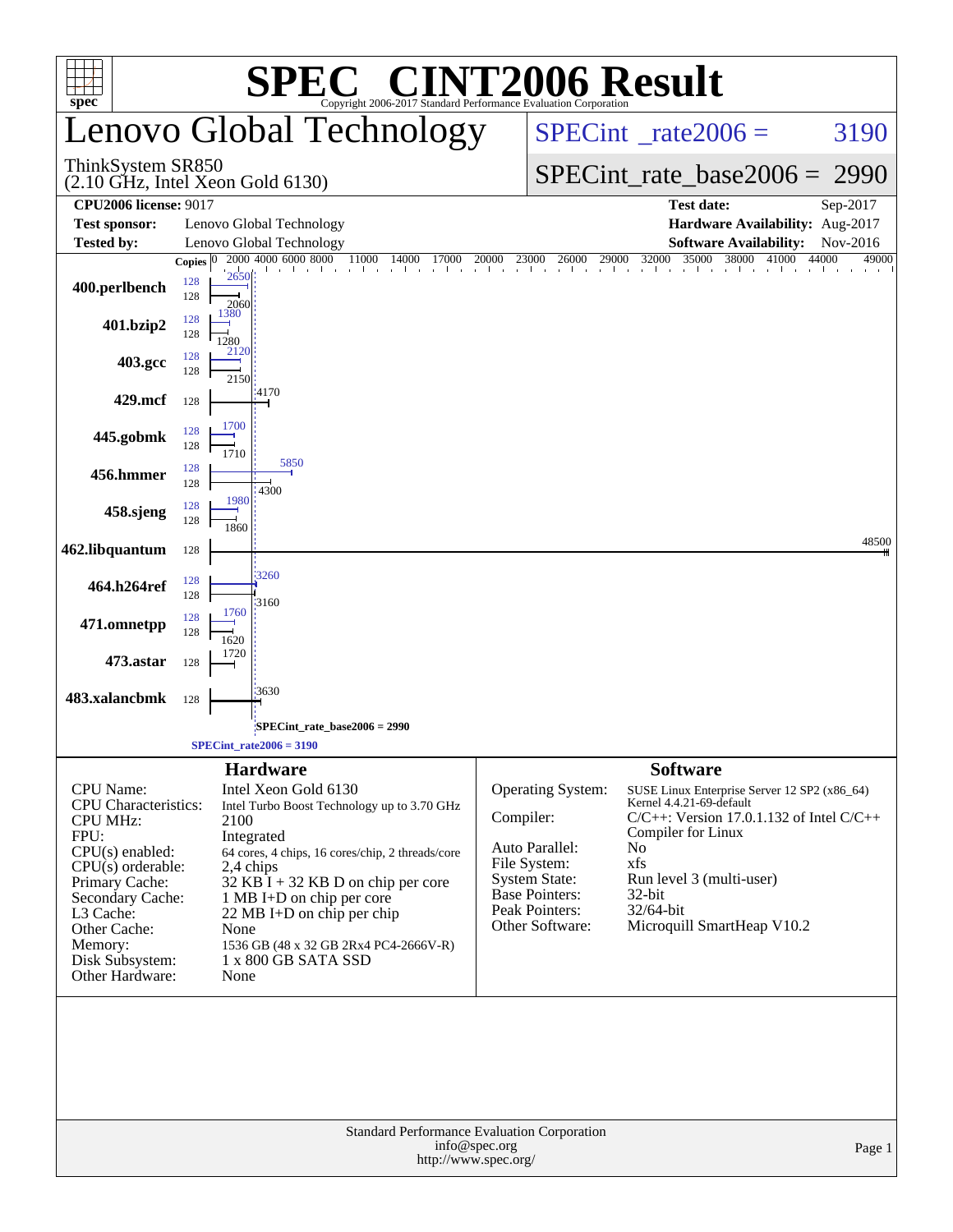

# enovo Global Technology

#### ThinkSystem SR850

(2.10 GHz, Intel Xeon Gold 6130)

SPECint rate $2006 = 3190$ 

[SPECint\\_rate\\_base2006 =](http://www.spec.org/auto/cpu2006/Docs/result-fields.html#SPECintratebase2006) 2990

**[Test sponsor:](http://www.spec.org/auto/cpu2006/Docs/result-fields.html#Testsponsor)** Lenovo Global Technology **[Hardware Availability:](http://www.spec.org/auto/cpu2006/Docs/result-fields.html#HardwareAvailability)** Aug-2017

**[CPU2006 license:](http://www.spec.org/auto/cpu2006/Docs/result-fields.html#CPU2006license)** 9017 **[Test date:](http://www.spec.org/auto/cpu2006/Docs/result-fields.html#Testdate)** Sep-2017 **[Tested by:](http://www.spec.org/auto/cpu2006/Docs/result-fields.html#Testedby)** Lenovo Global Technology **[Software Availability:](http://www.spec.org/auto/cpu2006/Docs/result-fields.html#SoftwareAvailability)** Nov-2016

#### **[Results Table](http://www.spec.org/auto/cpu2006/Docs/result-fields.html#ResultsTable)**

|                                                                                                          | <b>Base</b>   |                |       |                |       |                |       |               | <b>Peak</b>    |              |                |              |                |              |  |
|----------------------------------------------------------------------------------------------------------|---------------|----------------|-------|----------------|-------|----------------|-------|---------------|----------------|--------------|----------------|--------------|----------------|--------------|--|
| <b>Benchmark</b>                                                                                         | <b>Copies</b> | <b>Seconds</b> | Ratio | <b>Seconds</b> | Ratio | <b>Seconds</b> | Ratio | <b>Copies</b> | <b>Seconds</b> | <b>Ratio</b> | <b>Seconds</b> | <b>Ratio</b> | <b>Seconds</b> | <b>Ratio</b> |  |
| 400.perlbench                                                                                            | 128           | 610            | 2050  | 607            | 2060  | 607            | 2060  | 128           | 471            | 2650         | 471            | 2650         | 471            | 2650         |  |
| 401.bzip2                                                                                                | 128           | 961            | 1280  | 965            | 1280  | 962            | 1280  | 128           | <u>897</u>     | 1380         | 901            | 1370         | 894            | 1380         |  |
| $403.\mathrm{gcc}$                                                                                       | 128           | 482            | 2140  | 480            | 2150  | 480            | 2150  | 128           | 488            | 2110         | 485            | 2120         | 484            | 2130         |  |
| $429$ .mcf                                                                                               | 128           | 280            | 4170  | 279            | 4180  | 280            | 4170  | 128           | 280            | 4170         | 279            | 4180         | 280            | 4170         |  |
| $445$ .gobm $k$                                                                                          | 128           | 786            | 1710  | 786            | 1710  | 788            | 1700l | 128           | 789            | 1700         | 790            | 1700         | 791            | 1700         |  |
| 456.hmmer                                                                                                | 128           | 278            | 4300  | 278            | 4300  | 277            | 4310  | 128           | 205            | 5820         | 204            | 5860         | 204            | 5850         |  |
| $458$ sjeng                                                                                              | 128           | 831            | 1860  | 831            | 1860  | 830            | 1870  | 128           | 783            | 1980         | 783            | 1980         | 784            | 1970         |  |
| 462.libquantum                                                                                           | 128           | 54.5           | 48700 | 54.6           | 48500 | 54.8           | 48400 | 128           | 54.5           | 48700        | 54.6           | 48500        | 54.8           | 48400        |  |
| 464.h264ref                                                                                              | 128           | 898            | 3150  | 889            | 3190  | 896            | 3160  | 128           | 872            | 3250         | 857            | 3310         | 870            | 3260         |  |
| 471.omnetpp                                                                                              | 128           | 496            | 1610  | 495            | 1620  | 495            | 1620  | 128           | 456            | 1760         | 456            | 1760         | 456            | 1750         |  |
| $473.$ astar                                                                                             | 128           | 521            | 1720  | 520            | 1730  | 522            | 1720  | 128           | 521            | 1720         | 520            | 1730         | 522            | 1720         |  |
| 483.xalancbmk                                                                                            | 128           | 244            | 3620  | 244            | 3630  | 243            | 3640  | 128           | 244            | 3620         | 244            | 3630         | 243            | 3640         |  |
| Results appear in the order in which they were run. Bold underlined text indicates a median measurement. |               |                |       |                |       |                |       |               |                |              |                |              |                |              |  |

### **[Submit Notes](http://www.spec.org/auto/cpu2006/Docs/result-fields.html#SubmitNotes)**

 The numactl mechanism was used to bind copies to processors. The config file option 'submit' was used to generate numactl commands to bind each copy to a specific processor. For details, please see the config file.

### **[Operating System Notes](http://www.spec.org/auto/cpu2006/Docs/result-fields.html#OperatingSystemNotes)**

Stack size set to unlimited using "ulimit -s unlimited"

### **[Platform Notes](http://www.spec.org/auto/cpu2006/Docs/result-fields.html#PlatformNotes)**

BIOS Configuration: Choose Operating Mode set to Maximum Performance Execute Disable Bit set to Disable DCU Streamer Prefetcher set to Disable Intel Virtualization Technology set to Disable Stale AtoS set to Enable LLC dead line alloc set to Disable SNC set to Enable Sysinfo program /home/cpu2006-1.2-ic17.0u1/config/sysinfo.rev6993 Revision 6993 of 2015-11-06 (b5e8d4b4eb51ed28d7f98696cbe290c1) running on Electron-node-02 Fri Sep 8 17:58:34 2017

 This section contains SUT (System Under Test) info as seen by some common utilities. To remove or add to this section, see: <http://www.spec.org/cpu2006/Docs/config.html#sysinfo>

From /proc/cpuinfo

Continued on next page

Standard Performance Evaluation Corporation [info@spec.org](mailto:info@spec.org) <http://www.spec.org/>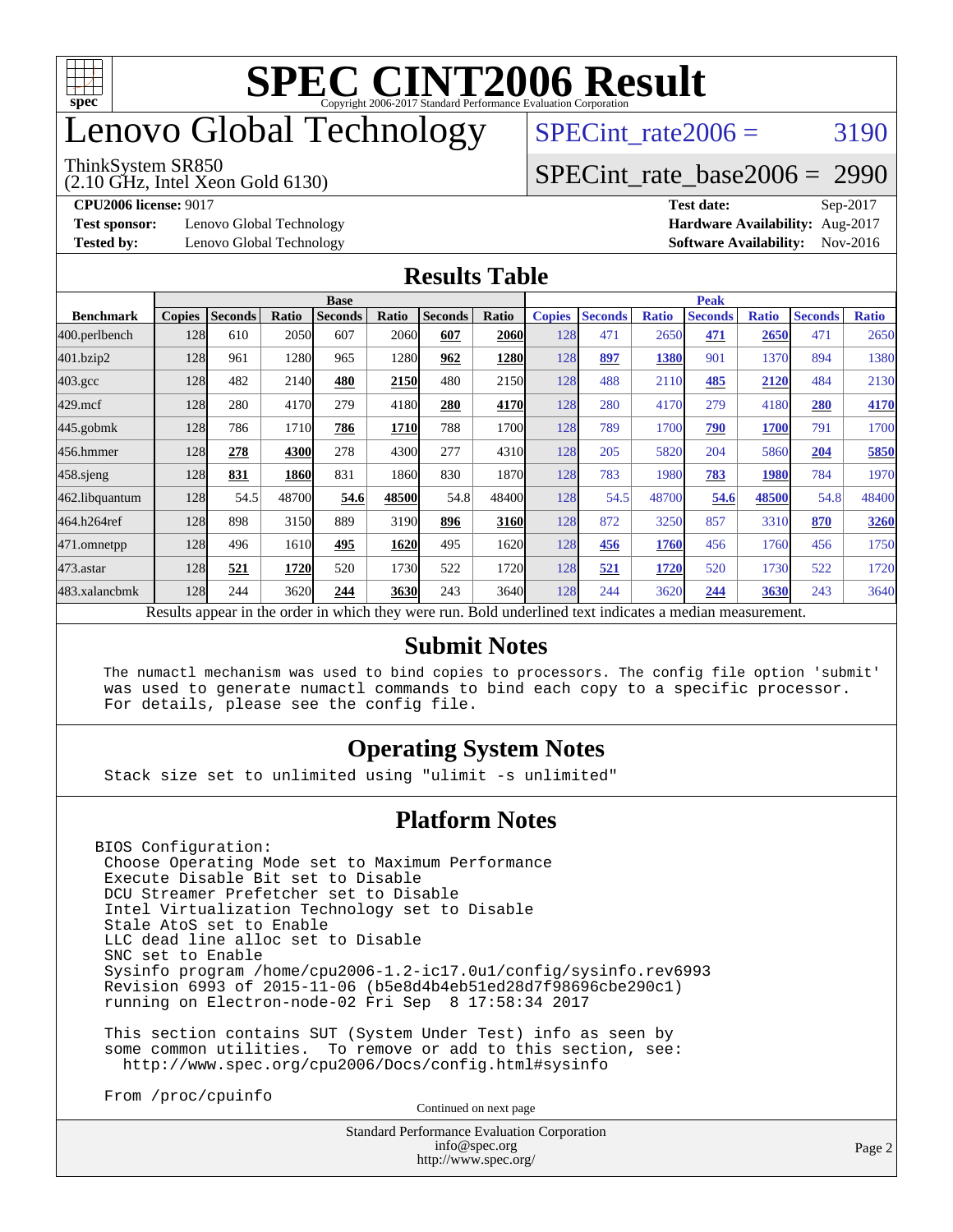

# enovo Global Technology

SPECint rate $2006 = 3190$ 

(2.10 GHz, Intel Xeon Gold 6130) ThinkSystem SR850

[SPECint\\_rate\\_base2006 =](http://www.spec.org/auto/cpu2006/Docs/result-fields.html#SPECintratebase2006) 2990

**[Test sponsor:](http://www.spec.org/auto/cpu2006/Docs/result-fields.html#Testsponsor)** Lenovo Global Technology **[Hardware Availability:](http://www.spec.org/auto/cpu2006/Docs/result-fields.html#HardwareAvailability)** Aug-2017 **[Tested by:](http://www.spec.org/auto/cpu2006/Docs/result-fields.html#Testedby)** Lenovo Global Technology **[Software Availability:](http://www.spec.org/auto/cpu2006/Docs/result-fields.html#SoftwareAvailability)** Nov-2016

**[CPU2006 license:](http://www.spec.org/auto/cpu2006/Docs/result-fields.html#CPU2006license)** 9017 **[Test date:](http://www.spec.org/auto/cpu2006/Docs/result-fields.html#Testdate)** Sep-2017

#### **[Platform Notes \(Continued\)](http://www.spec.org/auto/cpu2006/Docs/result-fields.html#PlatformNotes)**

Standard Performance Evaluation Corporation model name : Intel(R) Xeon(R) Gold 6130 CPU @ 2.10GHz 4 "physical id"s (chips) 128 "processors" cores, siblings (Caution: counting these is hw and system dependent. The following excerpts from /proc/cpuinfo might not be reliable. Use with caution.) cpu cores : 16 siblings : 32 physical 0: cores 0 1 2 3 4 5 6 7 8 9 10 11 12 13 14 15 physical 1: cores 0 1 2 3 4 5 6 7 8 9 10 11 12 13 14 15 physical 2: cores 0 1 2 3 4 5 6 7 8 9 10 11 12 13 14 15 physical 3: cores 0 1 2 3 4 5 6 7 8 9 10 11 12 13 14 15 cache size : 22528 KB From /proc/meminfo MemTotal: 1584975072 kB<br>HugeBages Total: 0 HugePages\_Total: 0 Hugepagesize: 2048 kB From /etc/\*release\* /etc/\*version\* SuSE-release: SUSE Linux Enterprise Server 12 (x86\_64)  $VFRSTON = 12$  PATCHLEVEL = 2 # This file is deprecated and will be removed in a future service pack or release. # Please check /etc/os-release for details about this release. os-release: NAME="SLES" VERSION="12-SP2" VERSION\_ID="12.2" PRETTY\_NAME="SUSE Linux Enterprise Server 12 SP2" ID="sles" ANSI\_COLOR="0;32" CPE\_NAME="cpe:/o:suse:sles:12:sp2" uname -a: Linux Electron-node-02 4.4.21-69-default #1 SMP Tue Oct 25 10:58:20 UTC 2016 (9464f67) x86\_64 x86\_64 x86\_64 GNU/Linux run-level 3 Sep 8 17:54 SPEC is set to: /home/cpu2006-1.2-ic17.0u1 Type Size Used Avail Use% Mounted on /dev/sda4 xfs 688G 70G 619G 11% /home Additional information from dmidecode: Warning: Use caution when you interpret this section. The 'dmidecode' program reads system data which is "intended to allow hardware to be accurately determined", but the intent may not be met, as there are frequent changes to hardware, firmware, and the "DMTF SMBIOS" standard. Continued on next page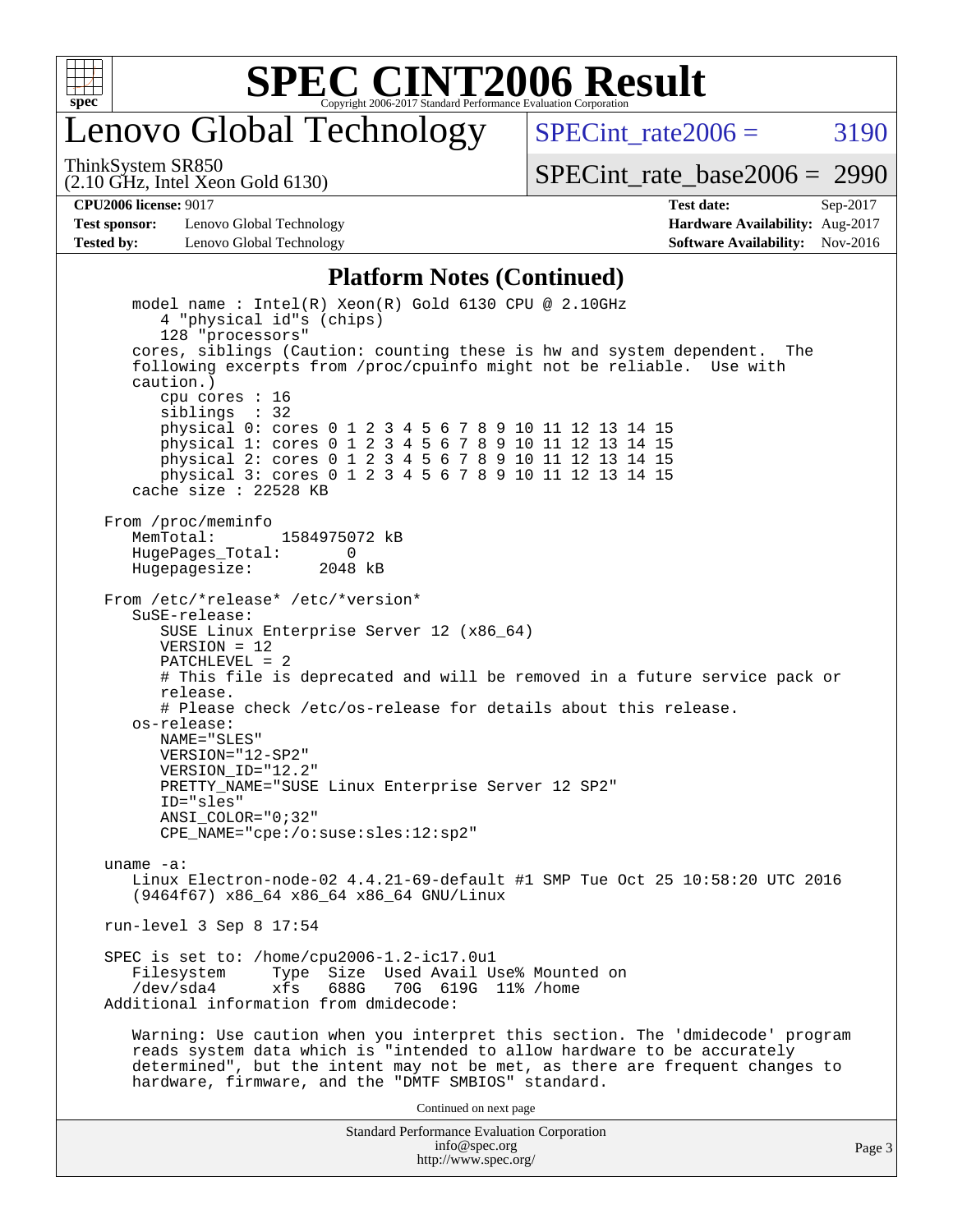

# enovo Global Technology

ThinkSystem SR850

SPECint rate $2006 = 3190$ 

(2.10 GHz, Intel Xeon Gold 6130)

[SPECint\\_rate\\_base2006 =](http://www.spec.org/auto/cpu2006/Docs/result-fields.html#SPECintratebase2006) 2990

**[Test sponsor:](http://www.spec.org/auto/cpu2006/Docs/result-fields.html#Testsponsor)** Lenovo Global Technology **[Hardware Availability:](http://www.spec.org/auto/cpu2006/Docs/result-fields.html#HardwareAvailability)** Aug-2017

**[CPU2006 license:](http://www.spec.org/auto/cpu2006/Docs/result-fields.html#CPU2006license)** 9017 **[Test date:](http://www.spec.org/auto/cpu2006/Docs/result-fields.html#Testdate)** Sep-2017 **[Tested by:](http://www.spec.org/auto/cpu2006/Docs/result-fields.html#Testedby)** Lenovo Global Technology **[Software Availability:](http://www.spec.org/auto/cpu2006/Docs/result-fields.html#SoftwareAvailability)** Nov-2016

#### **[Platform Notes \(Continued\)](http://www.spec.org/auto/cpu2006/Docs/result-fields.html#PlatformNotes)**

 BIOS Lenovo -[TEE113J-1.00]- 06/03/2017 Memory: 48x Samsung M393A4K40BB2-CTD 32 GB 2 rank 2666 MHz

(End of data from sysinfo program)

#### **[General Notes](http://www.spec.org/auto/cpu2006/Docs/result-fields.html#GeneralNotes)**

Environment variables set by runspec before the start of the run: LD\_LIBRARY\_PATH = "/home/cpu2006-1.2-ic17.0u1/lib/ia32:/home/cpu2006-1.2-ic17.0u1/lib/intel64:/home/cpu2006-1.2-ic17.0u1/sh10.2"

 Binaries compiled on a system with 1x Intel Core i7-4790 CPU + 32GB RAM memory using Redhat Enterprise Linux 7.2 Transparent Huge Pages enabled by default Filesystem page cache cleared with: echo 1> /proc/sys/vm/drop\_caches runspec command invoked through numactl i.e.: numactl --interleave=all runspec <etc>

### **[Base Compiler Invocation](http://www.spec.org/auto/cpu2006/Docs/result-fields.html#BaseCompilerInvocation)**

[C benchmarks](http://www.spec.org/auto/cpu2006/Docs/result-fields.html#Cbenchmarks):

[icc -m32 -L/opt/intel/compilers\\_and\\_libraries\\_2017/linux/lib/ia32](http://www.spec.org/cpu2006/results/res2017q4/cpu2006-20170918-49938.flags.html#user_CCbase_intel_icc_c29f3ff5a7ed067b11e4ec10a03f03ae)

[C++ benchmarks:](http://www.spec.org/auto/cpu2006/Docs/result-fields.html#CXXbenchmarks)

[icpc -m32 -L/opt/intel/compilers\\_and\\_libraries\\_2017/linux/lib/ia32](http://www.spec.org/cpu2006/results/res2017q4/cpu2006-20170918-49938.flags.html#user_CXXbase_intel_icpc_8c35c7808b62dab9ae41a1aa06361b6b)

### **[Base Portability Flags](http://www.spec.org/auto/cpu2006/Docs/result-fields.html#BasePortabilityFlags)**

 400.perlbench: [-D\\_FILE\\_OFFSET\\_BITS=64](http://www.spec.org/cpu2006/results/res2017q4/cpu2006-20170918-49938.flags.html#user_basePORTABILITY400_perlbench_file_offset_bits_64_438cf9856305ebd76870a2c6dc2689ab) [-DSPEC\\_CPU\\_LINUX\\_IA32](http://www.spec.org/cpu2006/results/res2017q4/cpu2006-20170918-49938.flags.html#b400.perlbench_baseCPORTABILITY_DSPEC_CPU_LINUX_IA32) 401.bzip2: [-D\\_FILE\\_OFFSET\\_BITS=64](http://www.spec.org/cpu2006/results/res2017q4/cpu2006-20170918-49938.flags.html#user_basePORTABILITY401_bzip2_file_offset_bits_64_438cf9856305ebd76870a2c6dc2689ab) 403.gcc: [-D\\_FILE\\_OFFSET\\_BITS=64](http://www.spec.org/cpu2006/results/res2017q4/cpu2006-20170918-49938.flags.html#user_basePORTABILITY403_gcc_file_offset_bits_64_438cf9856305ebd76870a2c6dc2689ab) 429.mcf: [-D\\_FILE\\_OFFSET\\_BITS=64](http://www.spec.org/cpu2006/results/res2017q4/cpu2006-20170918-49938.flags.html#user_basePORTABILITY429_mcf_file_offset_bits_64_438cf9856305ebd76870a2c6dc2689ab) 445.gobmk: [-D\\_FILE\\_OFFSET\\_BITS=64](http://www.spec.org/cpu2006/results/res2017q4/cpu2006-20170918-49938.flags.html#user_basePORTABILITY445_gobmk_file_offset_bits_64_438cf9856305ebd76870a2c6dc2689ab) 456.hmmer: [-D\\_FILE\\_OFFSET\\_BITS=64](http://www.spec.org/cpu2006/results/res2017q4/cpu2006-20170918-49938.flags.html#user_basePORTABILITY456_hmmer_file_offset_bits_64_438cf9856305ebd76870a2c6dc2689ab) 458.sjeng: [-D\\_FILE\\_OFFSET\\_BITS=64](http://www.spec.org/cpu2006/results/res2017q4/cpu2006-20170918-49938.flags.html#user_basePORTABILITY458_sjeng_file_offset_bits_64_438cf9856305ebd76870a2c6dc2689ab) 462.libquantum: [-D\\_FILE\\_OFFSET\\_BITS=64](http://www.spec.org/cpu2006/results/res2017q4/cpu2006-20170918-49938.flags.html#user_basePORTABILITY462_libquantum_file_offset_bits_64_438cf9856305ebd76870a2c6dc2689ab) [-DSPEC\\_CPU\\_LINUX](http://www.spec.org/cpu2006/results/res2017q4/cpu2006-20170918-49938.flags.html#b462.libquantum_baseCPORTABILITY_DSPEC_CPU_LINUX) 464.h264ref: [-D\\_FILE\\_OFFSET\\_BITS=64](http://www.spec.org/cpu2006/results/res2017q4/cpu2006-20170918-49938.flags.html#user_basePORTABILITY464_h264ref_file_offset_bits_64_438cf9856305ebd76870a2c6dc2689ab) 471.omnetpp: [-D\\_FILE\\_OFFSET\\_BITS=64](http://www.spec.org/cpu2006/results/res2017q4/cpu2006-20170918-49938.flags.html#user_basePORTABILITY471_omnetpp_file_offset_bits_64_438cf9856305ebd76870a2c6dc2689ab) 473.astar: [-D\\_FILE\\_OFFSET\\_BITS=64](http://www.spec.org/cpu2006/results/res2017q4/cpu2006-20170918-49938.flags.html#user_basePORTABILITY473_astar_file_offset_bits_64_438cf9856305ebd76870a2c6dc2689ab) 483.xalancbmk: [-D\\_FILE\\_OFFSET\\_BITS=64](http://www.spec.org/cpu2006/results/res2017q4/cpu2006-20170918-49938.flags.html#user_basePORTABILITY483_xalancbmk_file_offset_bits_64_438cf9856305ebd76870a2c6dc2689ab) [-DSPEC\\_CPU\\_LINUX](http://www.spec.org/cpu2006/results/res2017q4/cpu2006-20170918-49938.flags.html#b483.xalancbmk_baseCXXPORTABILITY_DSPEC_CPU_LINUX)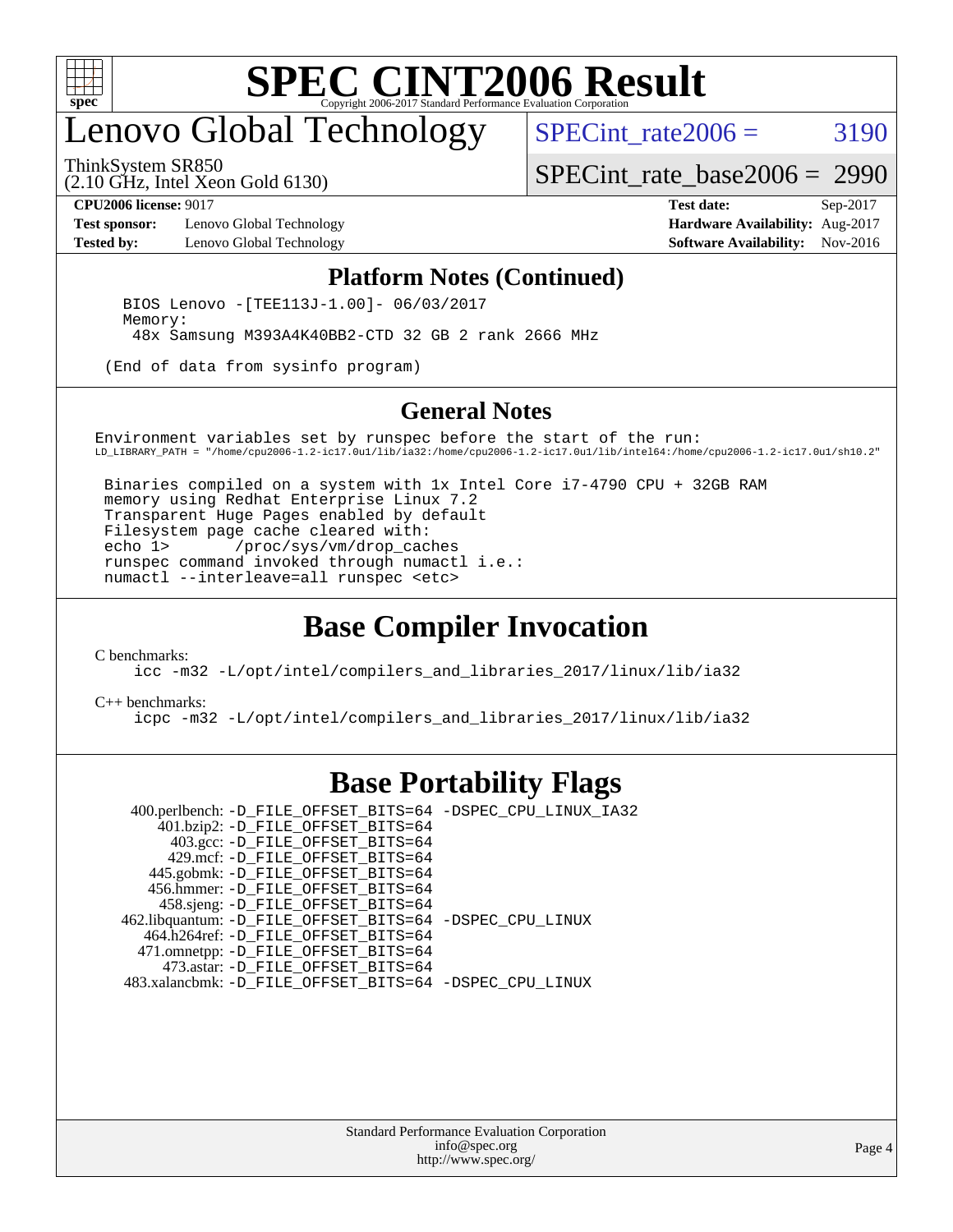

# enovo Global Technology

ThinkSystem SR850

(2.10 GHz, Intel Xeon Gold 6130)

SPECint rate $2006 = 3190$ 

[SPECint\\_rate\\_base2006 =](http://www.spec.org/auto/cpu2006/Docs/result-fields.html#SPECintratebase2006) 2990

**[Test sponsor:](http://www.spec.org/auto/cpu2006/Docs/result-fields.html#Testsponsor)** Lenovo Global Technology **[Hardware Availability:](http://www.spec.org/auto/cpu2006/Docs/result-fields.html#HardwareAvailability)** Aug-2017 **[Tested by:](http://www.spec.org/auto/cpu2006/Docs/result-fields.html#Testedby)** Lenovo Global Technology **[Software Availability:](http://www.spec.org/auto/cpu2006/Docs/result-fields.html#SoftwareAvailability)** Nov-2016

**[CPU2006 license:](http://www.spec.org/auto/cpu2006/Docs/result-fields.html#CPU2006license)** 9017 **[Test date:](http://www.spec.org/auto/cpu2006/Docs/result-fields.html#Testdate)** Sep-2017

### **[Base Optimization Flags](http://www.spec.org/auto/cpu2006/Docs/result-fields.html#BaseOptimizationFlags)**

[C benchmarks](http://www.spec.org/auto/cpu2006/Docs/result-fields.html#Cbenchmarks):

```
-xCORE-AVX512 -ipo -O3 -no-prec-div -qopt-prefetch
-qopt-mem-layout-trans=3
```
[C++ benchmarks:](http://www.spec.org/auto/cpu2006/Docs/result-fields.html#CXXbenchmarks)

[-xCORE-AVX512](http://www.spec.org/cpu2006/results/res2017q4/cpu2006-20170918-49938.flags.html#user_CXXbase_f-xCORE-AVX512) [-ipo](http://www.spec.org/cpu2006/results/res2017q4/cpu2006-20170918-49938.flags.html#user_CXXbase_f-ipo) [-O3](http://www.spec.org/cpu2006/results/res2017q4/cpu2006-20170918-49938.flags.html#user_CXXbase_f-O3) [-no-prec-div](http://www.spec.org/cpu2006/results/res2017q4/cpu2006-20170918-49938.flags.html#user_CXXbase_f-no-prec-div) [-qopt-prefetch](http://www.spec.org/cpu2006/results/res2017q4/cpu2006-20170918-49938.flags.html#user_CXXbase_f-qopt-prefetch) [-qopt-mem-layout-trans=3](http://www.spec.org/cpu2006/results/res2017q4/cpu2006-20170918-49938.flags.html#user_CXXbase_f-qopt-mem-layout-trans_170f5be61cd2cedc9b54468c59262d5d) [-Wl,-z,muldefs](http://www.spec.org/cpu2006/results/res2017q4/cpu2006-20170918-49938.flags.html#user_CXXbase_link_force_multiple1_74079c344b956b9658436fd1b6dd3a8a) [-L/sh10.2 -lsmartheap](http://www.spec.org/cpu2006/results/res2017q4/cpu2006-20170918-49938.flags.html#user_CXXbase_SmartHeap_b831f2d313e2fffa6dfe3f00ffc1f1c0)

### **[Base Other Flags](http://www.spec.org/auto/cpu2006/Docs/result-fields.html#BaseOtherFlags)**

[C benchmarks](http://www.spec.org/auto/cpu2006/Docs/result-fields.html#Cbenchmarks):

403.gcc: [-Dalloca=\\_alloca](http://www.spec.org/cpu2006/results/res2017q4/cpu2006-20170918-49938.flags.html#b403.gcc_baseEXTRA_CFLAGS_Dalloca_be3056838c12de2578596ca5467af7f3)

### **[Peak Compiler Invocation](http://www.spec.org/auto/cpu2006/Docs/result-fields.html#PeakCompilerInvocation)**

[C benchmarks \(except as noted below\)](http://www.spec.org/auto/cpu2006/Docs/result-fields.html#Cbenchmarksexceptasnotedbelow): [icc -m32 -L/opt/intel/compilers\\_and\\_libraries\\_2017/linux/lib/ia32](http://www.spec.org/cpu2006/results/res2017q4/cpu2006-20170918-49938.flags.html#user_CCpeak_intel_icc_c29f3ff5a7ed067b11e4ec10a03f03ae)

400.perlbench: [icc -m64](http://www.spec.org/cpu2006/results/res2017q4/cpu2006-20170918-49938.flags.html#user_peakCCLD400_perlbench_intel_icc_64bit_bda6cc9af1fdbb0edc3795bac97ada53)

401.bzip2: [icc -m64](http://www.spec.org/cpu2006/results/res2017q4/cpu2006-20170918-49938.flags.html#user_peakCCLD401_bzip2_intel_icc_64bit_bda6cc9af1fdbb0edc3795bac97ada53)

456.hmmer: [icc -m64](http://www.spec.org/cpu2006/results/res2017q4/cpu2006-20170918-49938.flags.html#user_peakCCLD456_hmmer_intel_icc_64bit_bda6cc9af1fdbb0edc3795bac97ada53)

458.sjeng: [icc -m64](http://www.spec.org/cpu2006/results/res2017q4/cpu2006-20170918-49938.flags.html#user_peakCCLD458_sjeng_intel_icc_64bit_bda6cc9af1fdbb0edc3795bac97ada53)

[C++ benchmarks:](http://www.spec.org/auto/cpu2006/Docs/result-fields.html#CXXbenchmarks)

[icpc -m32 -L/opt/intel/compilers\\_and\\_libraries\\_2017/linux/lib/ia32](http://www.spec.org/cpu2006/results/res2017q4/cpu2006-20170918-49938.flags.html#user_CXXpeak_intel_icpc_8c35c7808b62dab9ae41a1aa06361b6b)

### **[Peak Portability Flags](http://www.spec.org/auto/cpu2006/Docs/result-fields.html#PeakPortabilityFlags)**

 400.perlbench: [-DSPEC\\_CPU\\_LP64](http://www.spec.org/cpu2006/results/res2017q4/cpu2006-20170918-49938.flags.html#b400.perlbench_peakCPORTABILITY_DSPEC_CPU_LP64) [-DSPEC\\_CPU\\_LINUX\\_X64](http://www.spec.org/cpu2006/results/res2017q4/cpu2006-20170918-49938.flags.html#b400.perlbench_peakCPORTABILITY_DSPEC_CPU_LINUX_X64) 401.bzip2: [-DSPEC\\_CPU\\_LP64](http://www.spec.org/cpu2006/results/res2017q4/cpu2006-20170918-49938.flags.html#suite_peakCPORTABILITY401_bzip2_DSPEC_CPU_LP64) 403.gcc: [-D\\_FILE\\_OFFSET\\_BITS=64](http://www.spec.org/cpu2006/results/res2017q4/cpu2006-20170918-49938.flags.html#user_peakPORTABILITY403_gcc_file_offset_bits_64_438cf9856305ebd76870a2c6dc2689ab) 429.mcf: [-D\\_FILE\\_OFFSET\\_BITS=64](http://www.spec.org/cpu2006/results/res2017q4/cpu2006-20170918-49938.flags.html#user_peakPORTABILITY429_mcf_file_offset_bits_64_438cf9856305ebd76870a2c6dc2689ab) 445.gobmk: [-D\\_FILE\\_OFFSET\\_BITS=64](http://www.spec.org/cpu2006/results/res2017q4/cpu2006-20170918-49938.flags.html#user_peakPORTABILITY445_gobmk_file_offset_bits_64_438cf9856305ebd76870a2c6dc2689ab) 456.hmmer: [-DSPEC\\_CPU\\_LP64](http://www.spec.org/cpu2006/results/res2017q4/cpu2006-20170918-49938.flags.html#suite_peakCPORTABILITY456_hmmer_DSPEC_CPU_LP64) 458.sjeng: [-DSPEC\\_CPU\\_LP64](http://www.spec.org/cpu2006/results/res2017q4/cpu2006-20170918-49938.flags.html#suite_peakCPORTABILITY458_sjeng_DSPEC_CPU_LP64) 462.libquantum: [-D\\_FILE\\_OFFSET\\_BITS=64](http://www.spec.org/cpu2006/results/res2017q4/cpu2006-20170918-49938.flags.html#user_peakPORTABILITY462_libquantum_file_offset_bits_64_438cf9856305ebd76870a2c6dc2689ab) [-DSPEC\\_CPU\\_LINUX](http://www.spec.org/cpu2006/results/res2017q4/cpu2006-20170918-49938.flags.html#b462.libquantum_peakCPORTABILITY_DSPEC_CPU_LINUX) 464.h264ref: [-D\\_FILE\\_OFFSET\\_BITS=64](http://www.spec.org/cpu2006/results/res2017q4/cpu2006-20170918-49938.flags.html#user_peakPORTABILITY464_h264ref_file_offset_bits_64_438cf9856305ebd76870a2c6dc2689ab) 471.omnetpp: [-D\\_FILE\\_OFFSET\\_BITS=64](http://www.spec.org/cpu2006/results/res2017q4/cpu2006-20170918-49938.flags.html#user_peakPORTABILITY471_omnetpp_file_offset_bits_64_438cf9856305ebd76870a2c6dc2689ab) 473.astar: [-D\\_FILE\\_OFFSET\\_BITS=64](http://www.spec.org/cpu2006/results/res2017q4/cpu2006-20170918-49938.flags.html#user_peakPORTABILITY473_astar_file_offset_bits_64_438cf9856305ebd76870a2c6dc2689ab)

Continued on next page

Standard Performance Evaluation Corporation [info@spec.org](mailto:info@spec.org) <http://www.spec.org/>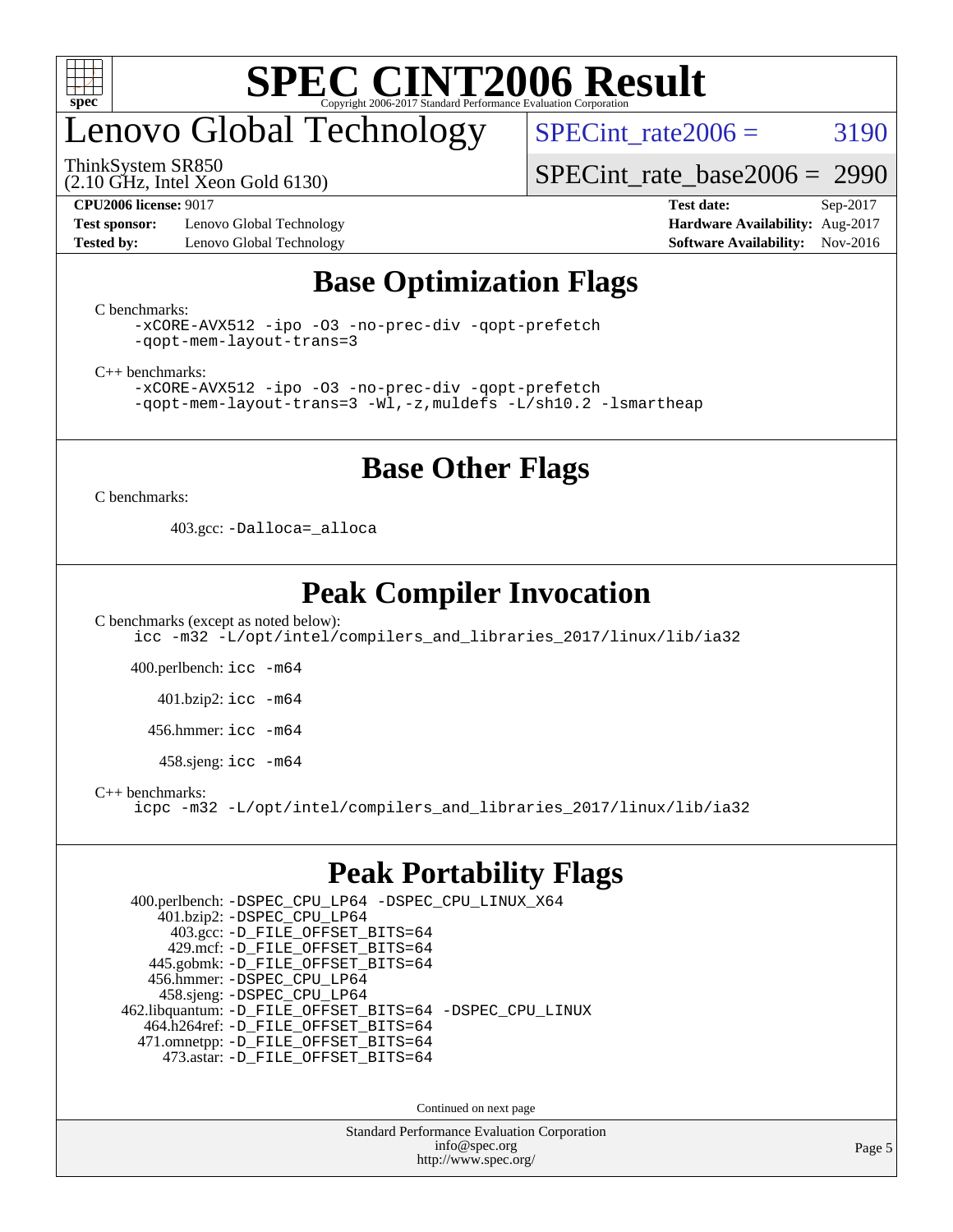

# enovo Global Technology

ThinkSystem SR850

 $SPECTnt_rate2006 = 3190$ 

(2.10 GHz, Intel Xeon Gold 6130)

[C benchmarks](http://www.spec.org/auto/cpu2006/Docs/result-fields.html#Cbenchmarks):

**[Test sponsor:](http://www.spec.org/auto/cpu2006/Docs/result-fields.html#Testsponsor)** Lenovo Global Technology **[Hardware Availability:](http://www.spec.org/auto/cpu2006/Docs/result-fields.html#HardwareAvailability)** Aug-2017

[SPECint\\_rate\\_base2006 =](http://www.spec.org/auto/cpu2006/Docs/result-fields.html#SPECintratebase2006) 2990

**[CPU2006 license:](http://www.spec.org/auto/cpu2006/Docs/result-fields.html#CPU2006license)** 9017 **[Test date:](http://www.spec.org/auto/cpu2006/Docs/result-fields.html#Testdate)** Sep-2017 **[Tested by:](http://www.spec.org/auto/cpu2006/Docs/result-fields.html#Testedby)** Lenovo Global Technology **[Software Availability:](http://www.spec.org/auto/cpu2006/Docs/result-fields.html#SoftwareAvailability)** Nov-2016

# **[Peak Portability Flags \(Continued\)](http://www.spec.org/auto/cpu2006/Docs/result-fields.html#PeakPortabilityFlags)**

483.xalancbmk: [-D\\_FILE\\_OFFSET\\_BITS=64](http://www.spec.org/cpu2006/results/res2017q4/cpu2006-20170918-49938.flags.html#user_peakPORTABILITY483_xalancbmk_file_offset_bits_64_438cf9856305ebd76870a2c6dc2689ab) [-DSPEC\\_CPU\\_LINUX](http://www.spec.org/cpu2006/results/res2017q4/cpu2006-20170918-49938.flags.html#b483.xalancbmk_peakCXXPORTABILITY_DSPEC_CPU_LINUX)

# **[Peak Optimization Flags](http://www.spec.org/auto/cpu2006/Docs/result-fields.html#PeakOptimizationFlags)**

| 400.perlbench: -prof-gen(pass 1) -prof-use(pass 2) -xCORE-AVX512(pass 2)<br>$-par-num-threads=1(pass 1) -ipo(pass 2) -03(pass 2)$<br>-no-prec-div(pass 2) -auto-ilp32 -qopt-mem-layout-trans=3                                                                       |  |  |  |  |  |  |
|----------------------------------------------------------------------------------------------------------------------------------------------------------------------------------------------------------------------------------------------------------------------|--|--|--|--|--|--|
| 401.bzip2: -prof-gen(pass 1) -prof-use(pass 2) -xCORE-AVX512(pass 2)<br>$-par-num-threads=1(pass 1) -ipo(pass 2) -03(pass 2)$<br>-no-prec-div(pass 2) -qopt-prefetch -auto-ilp32<br>-qopt-mem-layout-trans=3                                                         |  |  |  |  |  |  |
| 403.gcc: -xCORE-AVX512 -ipo -03 -no-prec-div<br>-gopt-mem-layout-trans=3                                                                                                                                                                                             |  |  |  |  |  |  |
| $429$ .mcf: basepeak = yes                                                                                                                                                                                                                                           |  |  |  |  |  |  |
| 445.gobmk: -prof-gen(pass 1) -prof-use(pass 2) -xCORE-AVX512(pass 2)<br>$-par-num-threads=1(pass 1) -ipo(pass 2) -03(pass 2)$<br>-no-prec-div(pass 2) -qopt-mem-layout-trans=3                                                                                       |  |  |  |  |  |  |
| 456.hmmer: -xCORE-AVX512 -ipo -03 -no-prec-div -unroll2 -auto-ilp32<br>-gopt-mem-layout-trans=3                                                                                                                                                                      |  |  |  |  |  |  |
| 458.sjeng: -prof-gen(pass 1) -prof-use(pass 2) -xCORE-AVX512(pass 2)<br>$-par-num-threads=1(pass 1) -ipo(pass 2) -03(pass 2)$<br>-no-prec-div(pass 2) -unroll4 -auto-ilp32<br>-gopt-mem-layout-trans=3                                                               |  |  |  |  |  |  |
| $462$ .libquantum: basepeak = yes                                                                                                                                                                                                                                    |  |  |  |  |  |  |
| 464.h264ref: -prof-gen(pass 1) -prof-use(pass 2) -xCORE-AVX512(pass 2)<br>$-par-num-threads=1(pass 1) -ipo(pass 2) -03(pass 2)$<br>-no-prec-div(pass 2) -unroll2 -qopt-mem-layout-trans=3                                                                            |  |  |  |  |  |  |
| $C_{++}$ benchmarks:                                                                                                                                                                                                                                                 |  |  |  |  |  |  |
| 471.omnetpp: -prof-gen(pass 1) -prof-use(pass 2) -xCORE-AVX512(pass 2)<br>$-par-num-threads=1(pass 1) -ipo(pass 2) -03(pass 2)$<br>$-no-prec-div(pass 2)$<br>-qopt-ra-region-strategy=block<br>-qopt-mem-layout-trans=3 -Wl,-z, muldefs<br>$-L/\nsh10.2$ -lsmartheap |  |  |  |  |  |  |
| Continued on next page                                                                                                                                                                                                                                               |  |  |  |  |  |  |
| <b>Standard Performance Evaluation Corporation</b>                                                                                                                                                                                                                   |  |  |  |  |  |  |

[info@spec.org](mailto:info@spec.org) <http://www.spec.org/>